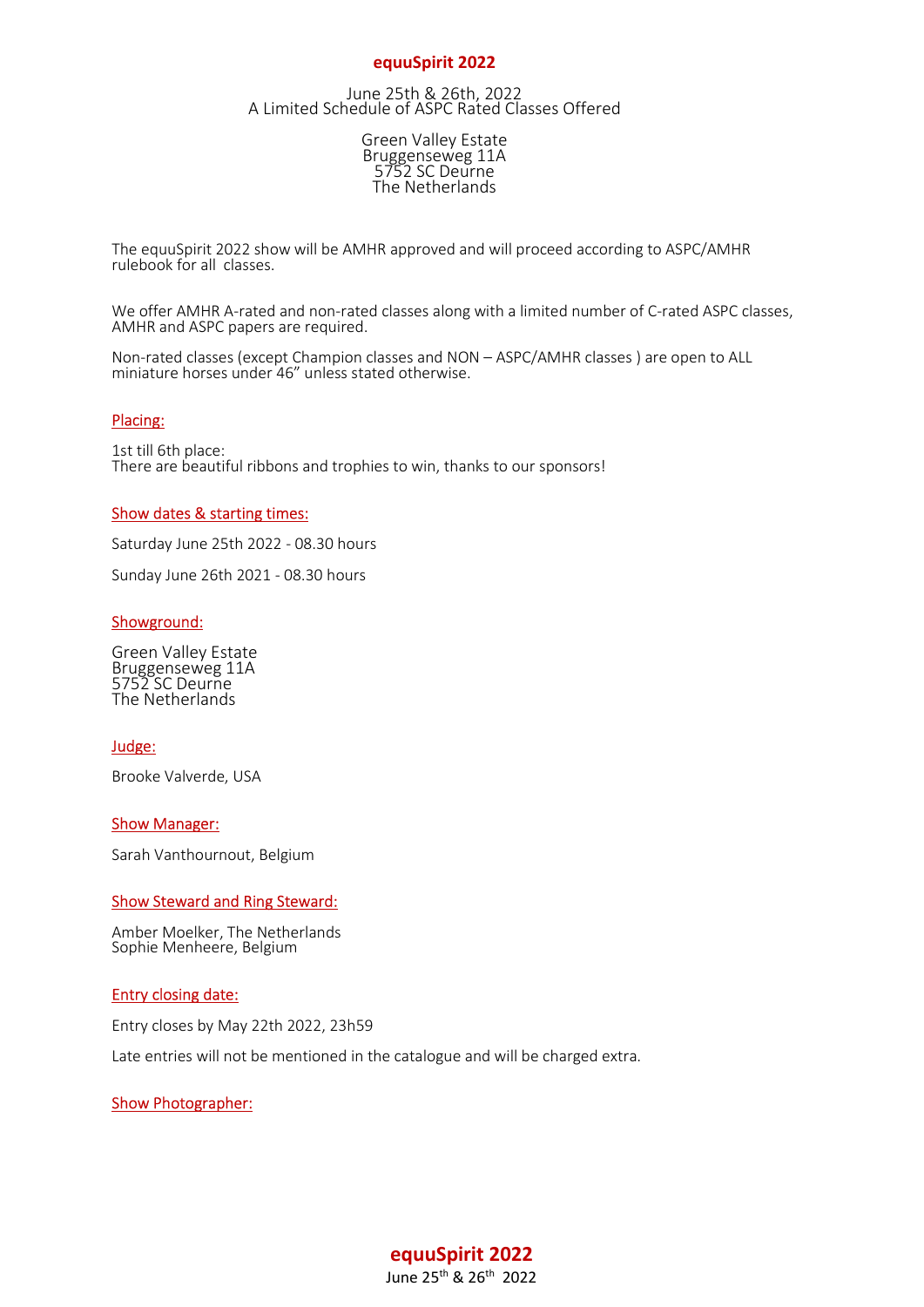

# Entry Information

| Deadline:                    | Entry closes by May 22th 2022, 23h59. Late entries will not be mentioned in the<br>catalogue and will be charged extra (see "payments").                                                                                                                                                                                                                                                          |
|------------------------------|---------------------------------------------------------------------------------------------------------------------------------------------------------------------------------------------------------------------------------------------------------------------------------------------------------------------------------------------------------------------------------------------------|
| Forms:                       | Entries can only be accepted when the form is completely filled in with a copy of both<br>side of the AMHR or ASPC papers.<br>For horses participating in non-rated classes only the registration number of the passport                                                                                                                                                                          |
|                              | is necessary.                                                                                                                                                                                                                                                                                                                                                                                     |
| Participants:                | Participants are not required to be a member of equuSpirit.<br>Participants are required to be a member of ASPC/AMHR showing ASPC & AMHR<br>registered horses.                                                                                                                                                                                                                                    |
|                              | In order for a horse to receive year end awards in All-Star, Hall of Fame, Youth and<br>Amateur Awards or Excellence points, an exhibitor, youth or Amateur or owner must be a<br>member.                                                                                                                                                                                                         |
| Amateur/Youth:               | For the non-rated Amateur and Youth classes participants are not required to have an<br>ASPC/ AMHR Amateur/Youth card.                                                                                                                                                                                                                                                                            |
|                              | The show organization does follow the AMHR requirements to be eligible to enter the<br>non-rated Amateur/Youth classes.                                                                                                                                                                                                                                                                           |
| <b>Health requirements</b>   |                                                                                                                                                                                                                                                                                                                                                                                                   |
| Equine Influenza:            | All horses must have documentation, endorsed by a veterinarian, of an initial series of<br>two intramuscular injections for primary vaccination against equine influenza given no<br>less than 21 days and no more than 92 days apart.<br>In addition, a booster injection must be recorded as having been given at least within<br>every 12 months following the 2nd shot of the initial series. |
| Exhibition and<br>transport: | Owners are responsible for knowing and meeting any health requirements regarding the<br>exhibition of horses and their transport between their home location and the show.<br>Please check with your local veterinarian.                                                                                                                                                                          |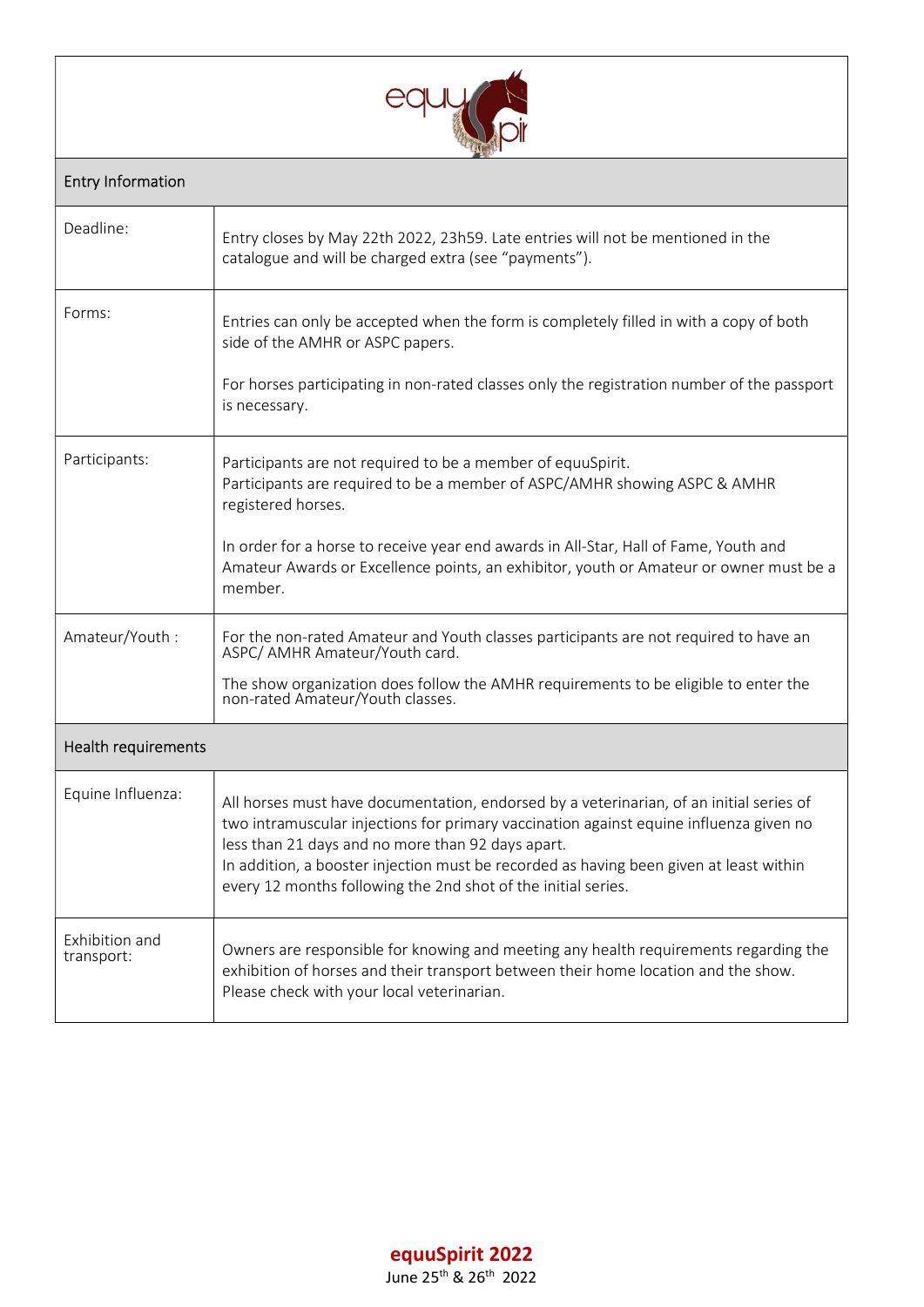| <b>General Rules</b> |                                                                                                                                                                                                                                                         |  |
|----------------------|---------------------------------------------------------------------------------------------------------------------------------------------------------------------------------------------------------------------------------------------------------|--|
| General:             | The show management and her sponsors cannot be held responsible for any accidents,<br>damages or loss to personal property or livestock.                                                                                                                |  |
| Conduct and Animals: | Cruelty, abuse or inhumane treatment of any horse in the show ring, barn, stalls, or on<br>the show grounds is strictly prohibited. The use of stimulants or other drugs affecting the<br>showing of the horse is forbidden and will lead to exclusion. |  |
|                      | Dogs must be kept under supervision of their owner at all times.                                                                                                                                                                                        |  |
| PA System :          | It is the owner/handler/exhibitor's responsibility to be in time for classes.<br>Announcements to the barn area are a management courtesy. The ring steward will use a<br>stopwatch.                                                                    |  |
| Dress:               | The handlers must be correctly dressed for the show ring.<br>T-shirts, shorts, clothes with logos or monograms are not correct attire and will not be<br>allowed in the show ring.                                                                      |  |
| Smoking:             | The indoor arena and stabling area are strictly non-smoking areas.                                                                                                                                                                                      |  |
| Youth safety:        | For driving classes all Youth is required to wear protective headgear<br>(EN-1384certification).                                                                                                                                                        |  |
| Indoor arena:        | No shavings, flax straw, hay or any other litter in the indoor arena may be used, without<br>soil protection.<br>Hoof painting on rubber mat in stable area.                                                                                            |  |

| Payments          |                                                                                                                                                                                                             |
|-------------------|-------------------------------------------------------------------------------------------------------------------------------------------------------------------------------------------------------------|
| Entry fee :       | All ASPC/AMHR Open Classes: € 15,00<br>All ASPC/AMHR Amateur classes: € 12,50<br>All NON-Rated classes: € 12,50<br>All Youth classes: € 10,00                                                               |
| Late entry fee :  | New horses: € 50,00 extra per horse<br>New classes: € 5,00 extra per class<br>(Late entries will not be mentioned in the show catalog)                                                                      |
| Stabling:         | Per weekend per box (1 bag of shavings included): €75,00 (For security reasons : Max 2 horses per box)<br>Extra shavings at $10 \epsilon$ per bag.                                                          |
| Showstand         | Showstands will be charged € 10,00 each and are non-refundable.<br>It's not allowed to feed hay in the showstands. Showstands need to be clean at the end of<br>the show.                                   |
| Bank information: | IBAN: BE96 7360 3033 5705<br><b>BIC: KREDBEBB</b>                                                                                                                                                           |
| Refunds:          | Refunds will not be given without a veterinarian's written certificate stating why the<br>horse is unable to show (illness or injury).<br>There will be no refunds on office fees, stables and show stands. |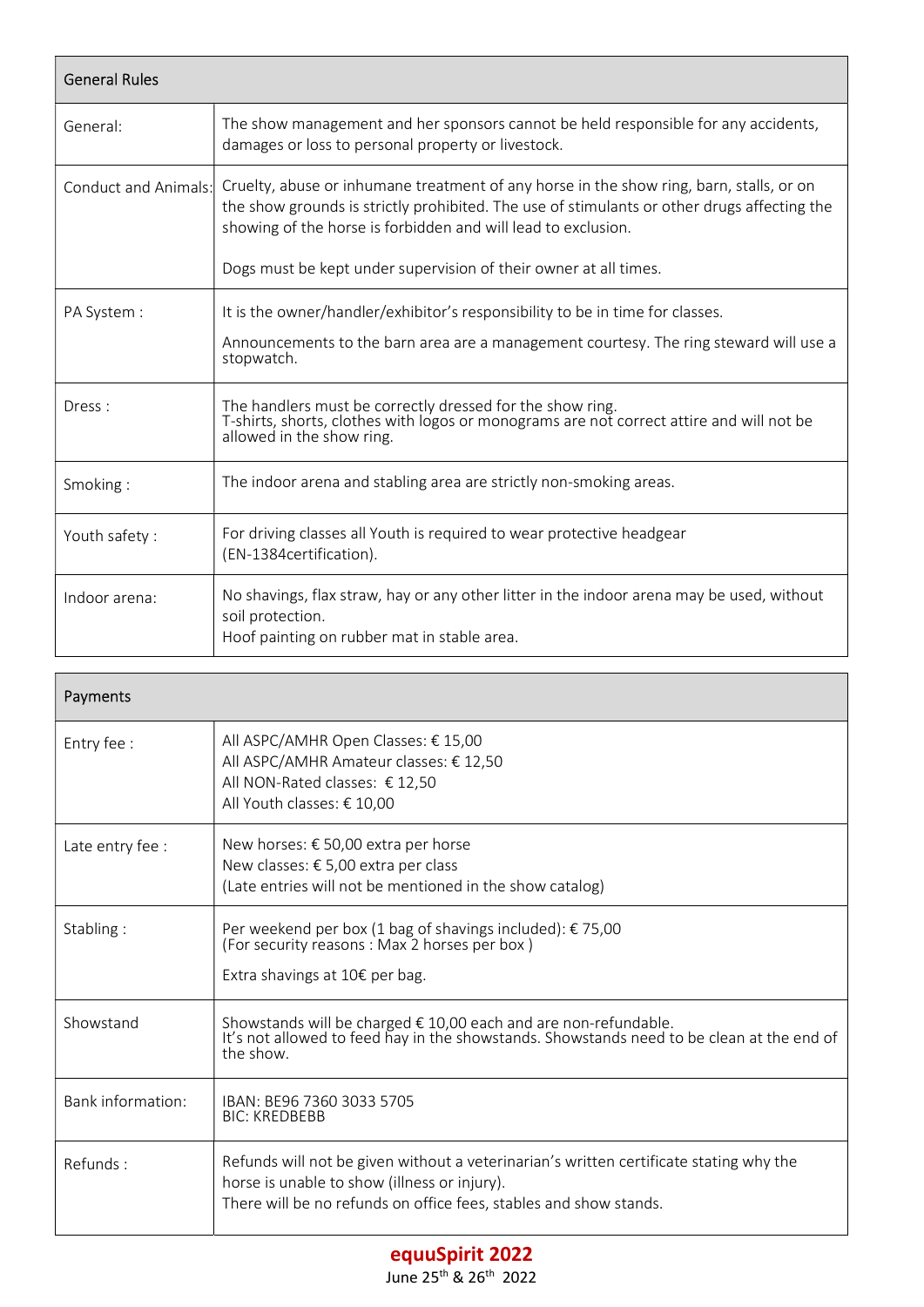| Contacts                        |                                                                                                                                             |  |
|---------------------------------|---------------------------------------------------------------------------------------------------------------------------------------------|--|
| Host:                           | equuSpirit<br>info@equuspirit.be<br>www.equuspirit.be                                                                                       |  |
| Show manager:                   | Sarah Vanthournout<br>sarah@equuspirit.be                                                                                                   |  |
| Farrier:                        | Local farrier from Green Valley Estate                                                                                                      |  |
| Veterinarian :                  | Local veterinarian from Green Valley Estate                                                                                                 |  |
| ASPC/AMHR<br>registered horses: | All double registered ASPC/AMHR horses can ONLY enter in one registry:<br>either in ASPC classes OR in AMHR classes.<br>BOTH ARE NOT VALID. |  |

# Stay

Reservations of stabling through the reservation form.

Camping on site includes electricity, showers and lavatory facilities access at night.

There is a restaurant on the show grounds for food and drinks.

## Measuring

 All horses must be measured before entering the show ring. AMHR and non-ASPC/AMHR horses will be measured on the last hair of the mane hair, ASPC horses on the withers. Exhibitor numbers will be issued after measurement.

 Friday 24th of June 2022: 17u00 – 19u00 Saturday 25th of June 2022: 7u00 – 8u00 Sunday 26th of June 2022: only on appointment with the show manager

#### Under division:

- Horses 3 year of age and older: 34"and under
- Two year olds: 33" and under
- Yearlings: 32" and under
- Foals of current year: 30" & under

# equuSpirit 2022

June 25th & 26th 2022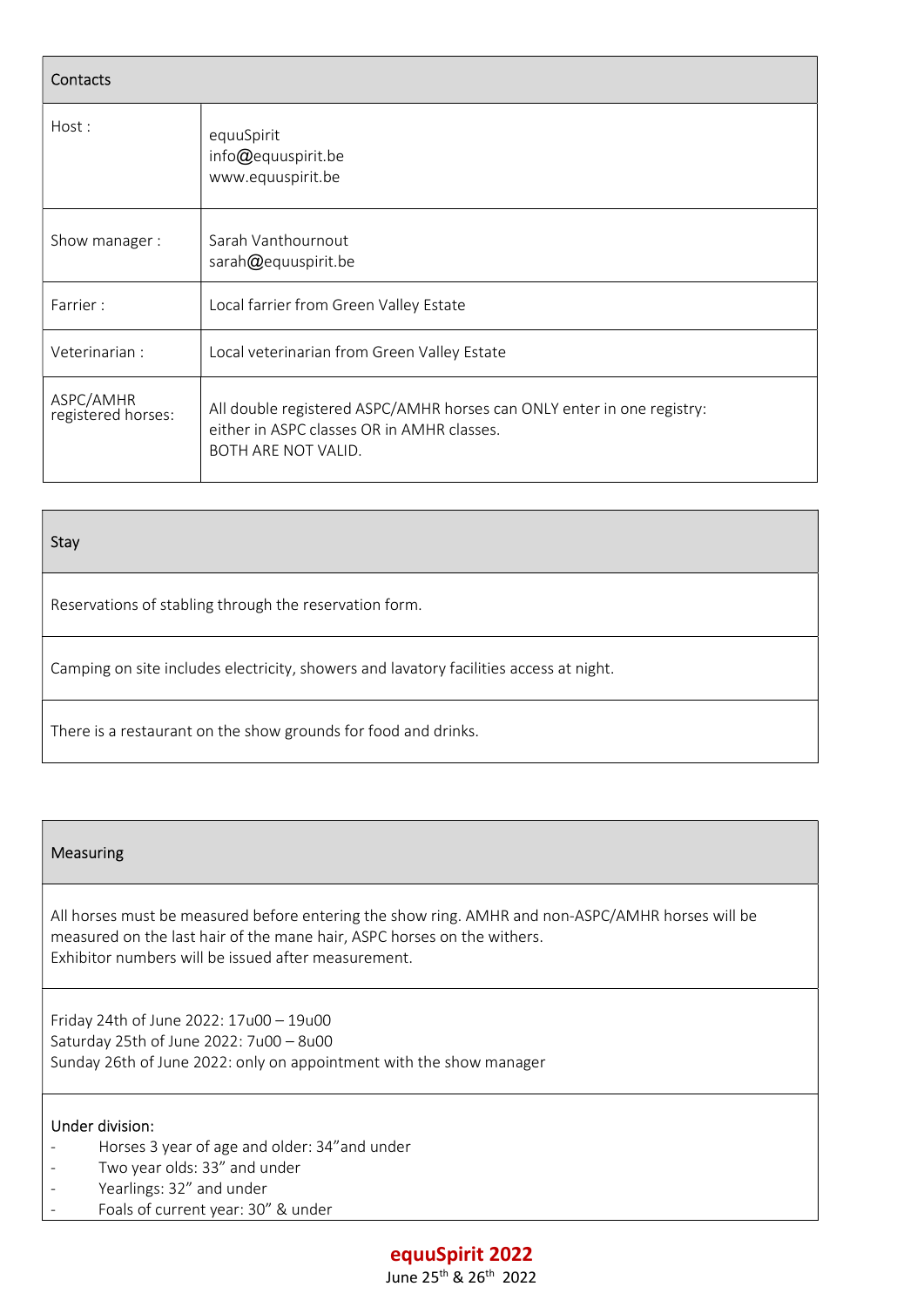## Over Division:

- Horses 3 years of age and older: over 34" but not over 38"
- Two year olds: over 33" tot 37"
- Yearlings: over 32" to 36"
- Foals of current year: over 30" to 32"

# Info classes

- NON-ASPC/AMHR: This is a non-rated class, only open for horses WITHOUT an ASPC or AMHR registration.
- Non-rated classes (except Champion classes and NON ASPC/AMHR classes ) are open to ALL miniature horses under 46" unless stated otherwise.
- Stake class: This is the Champion class of each driving division. All participants of a previous driving class, whether in Youth, Amateur or Open, can enter this class. You have to fill in on the entry form and also pay the entry fee for this class.
- Judges Choice Performance, Halter and Youth is a free choice, made by the judge. He picks out a participant - or performance - who "stole" his heart.
- 1st & 2nd of "Owned, Bred & Shown by Exhibitor" classes can ONLY participate in Amateur Grand Championship if exhibitor has an amateur card.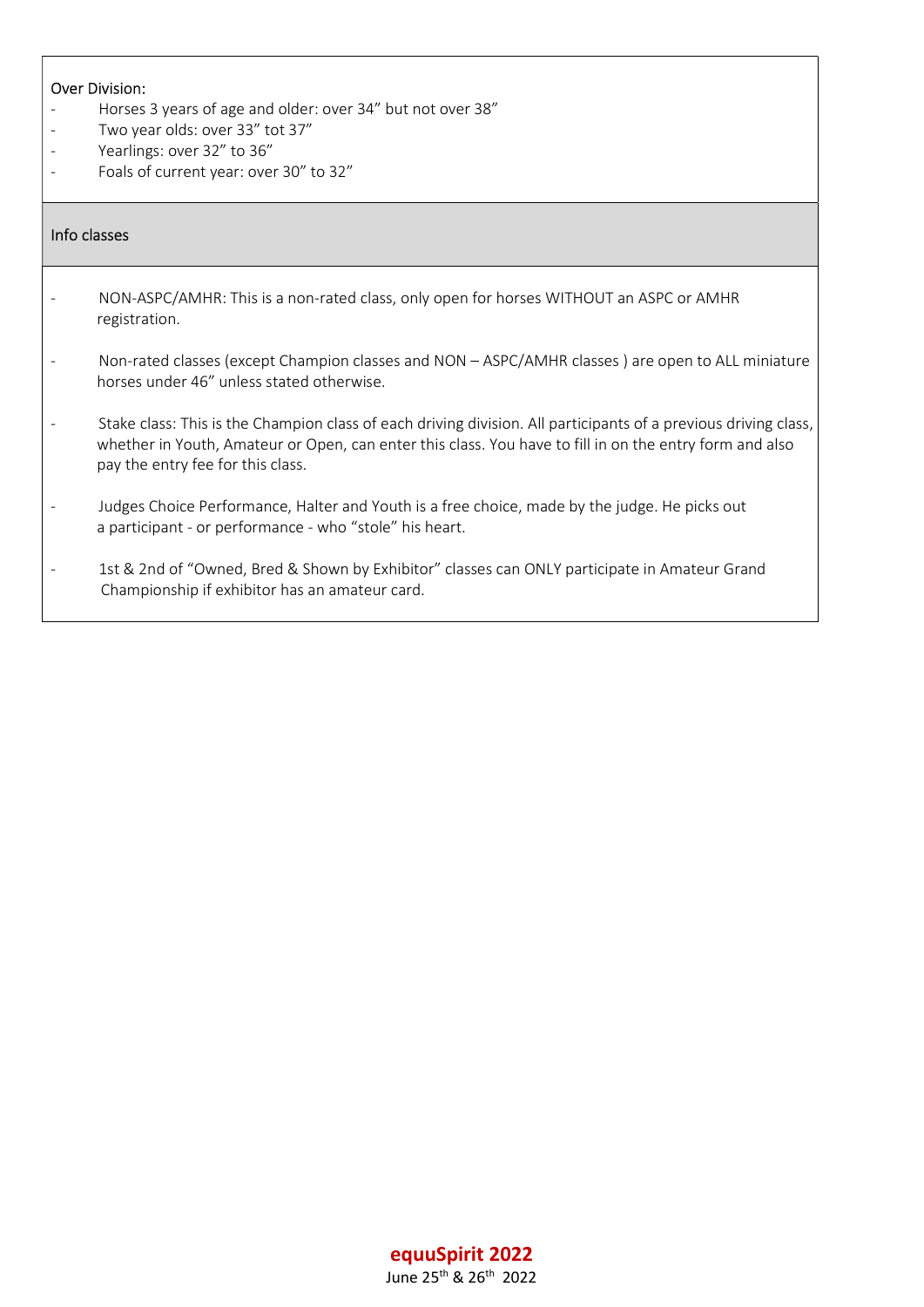# Saturday 25th of June 2022

| 1. | Halter obstacle                                                                                                      | (Non-Rated)      |
|----|----------------------------------------------------------------------------------------------------------------------|------------------|
| 2. | Jumper - Under (under & incl. 34")                                                                                   | (Non-Rated)      |
| 3. | Jumper - Over (over 34" up to & incl. 46")                                                                           | (Non-Rated)      |
| 4. | NON-ASPC/AMHR Western Pleasure Driving                                                                               | (Non-Rated)      |
| 5. | Classic Amateur Western Country Pleasure Driving 46" & under                                                         | (424)            |
| 6. | AMHR Youth Showmanship, Mare/Gelding - 12 Yrs & Under - Under                                                        | (1143)           |
| 7. | AMHR Youth Showmanship, Mare/Gelding - 13 to 17 Yrs - Under                                                          | (1142)           |
| 8. | AMHR Amateur Showmanship - Under                                                                                     | (1144)           |
| 9. | AMHR Open Showmanship - Under                                                                                        | (non-rated)      |
|    | 10. AMHR Youth Showmanship, Mare/Gelding - 12 Yrs & Under, Over                                                      | (1236)           |
|    | 11. AMHR Youth Showmanship, Mare/Gelding - 13 to 17 Yrs, Over                                                        | (1235)           |
|    | 12. AMHR Amateur Showmanship - Over                                                                                  | (1237)           |
|    | 13. AMHR Open Showmanship - Over                                                                                     | (non-rated)      |
|    | 14. Modern Amateur Country Pleasure driving, 46" & Under                                                             | (830)            |
|    | 15. Classic Gelding Halter Owned, Bred & Shown By Exhibitor 46" & Under                                              | (140)            |
|    | 16. Classic Amateur Halter Gelding, 42" & Under                                                                      | (167)            |
|    | 17. Classic Amateur Halter Gelding, Over 42" - 46"                                                                   | (170)            |
|    | 18. Classic Amateur Gelding Grand Champion & Res, 46" & Under                                                        | (Non-rated)      |
|    | $(1st & 2nd$ of classes 15, 16 and 17)                                                                               |                  |
|    | 19. AMHR Youth Western Country Pleasure Driving - Under<br>20. AMHR Amateur Western Country Pleasure Driving - Under | (1348)<br>(1349) |
|    | 21. AMHR Stallion Owned, Bred & Shown By Exhibitor Over 34" to 38"                                                   | (1261)           |
|    | 22. AMHR Amateur Halter Stallion Yearling - Over 32" to 36"                                                          | $(1209 - 2)$     |
|    | 23. AMHR Amateur Halter Stallion Two Year Old - Over 33" to 37"                                                      | $(1209 - 3)$     |
|    | 24. AMHR Amateur Halter Stallion 3 year & older - Over 34" to 38"                                                    | $(1209 - 4)$     |
|    | 25. AMHR Amateur Stallion Grand Champion & Reserve - Over                                                            | (Non-rated)      |
|    | (1st & 2nd of classes 21, 22, 23 and 24)                                                                             |                  |
|    | 26. AMHR Youth Pleasure Driving - Under<br>27. AMHR Amateur Pleasure Driving - Under                                 | (1308)<br>(1309) |
|    | 28. NON-ASPC/AMHR Yearling mares 32" & Under                                                                         | (Non-Rated)      |
|    | 29. NON-ASPC/AMHR Yearling mares over 32" up to 43"                                                                  | (Non-Rated)      |
|    | 30. NON-ASPC/AMHR 2 year old mares 33" & Under                                                                       | (Non-Rated)      |
|    | 31. NON-ASPC/AMHR 2 year old mares over 33" up to 44,5"                                                              | (Non-Rated)      |
|    | 32. NON-ASPC/AMHR Senior mares 34" & Under                                                                           | (Non-Rated)      |
|    | 33. NON-ASPC/AMHR Senior mares over 34" up to 46"                                                                    | (Non-Rated)      |
|    | 34. NON-ASPC/AMHR Mare Grand Champion & Reserve                                                                      | (Non-Rated)      |
|    | (1st & 2nd of classes 28, 29, 30, 31, 32 and 33)                                                                     |                  |

# equuSpirit 2022

June 25th & 26th 2022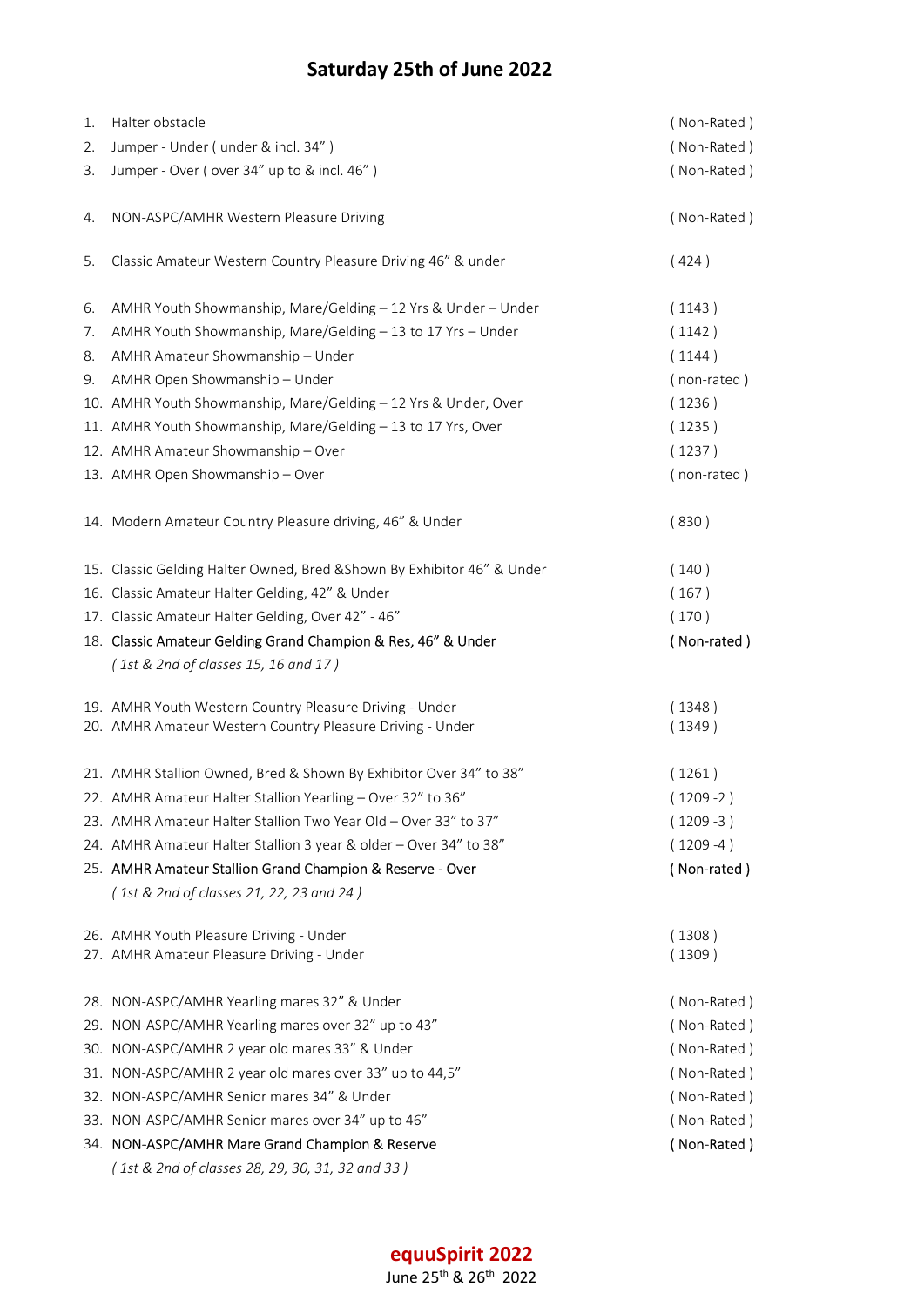| 35. AMHR Youth Pleasure Driving - Over<br>36. AMHR Amateur Pleasure Driving - Over                                                                                                                                                                                                                                                                                                                                                                     | (1408)<br>(1409)                                                                                      |
|--------------------------------------------------------------------------------------------------------------------------------------------------------------------------------------------------------------------------------------------------------------------------------------------------------------------------------------------------------------------------------------------------------------------------------------------------------|-------------------------------------------------------------------------------------------------------|
| 37. AMHR Gelding Owned, Bred & Shown By Exhibitor Under 34"<br>38. AMHR Amateur Halter Gelding Yearling - Under<br>39. AMHR Amateur Halter Gelding Two Year Old - Under<br>40. AMHR Amateur Halter Gelding Aged - Under<br>41. AMHR Youth Halter Gelding - Under<br>42. AMHR Amateur Gelding Grand Champion & Reserve - Under<br>(1st & 2nd of classes 37, 38, 39, 40 and 41)                                                                          | (1170)<br>$(1123 - 2)$<br>$(1123 - 3)$<br>$(1123 - 4)$<br>(1145)<br>(Non-rated)                       |
| 43. NON-ASPC/AMHR Yearling stallions 32" & Under<br>44. NON-ASPC/AMHR Yearling stallions over 32" up to 43"<br>45. NON-ASPC/AMHR 2 year old stallions 33" & Under<br>46. NON-ASPC/AMHR 2 year old stallions over 33" up to 44,5"<br>47. NON-ASPC/AMHR Senior stallions 34" & Under<br>48. NON-ASPC/AMHR Senior stallions over 34" up to 46"<br>49. NON-ASPC/AMHR Stallion Grand Champion & Reserve<br>(1st & 2nd of classes 43, 44, 45, 46, 47 and 48) | (Non-Rated)<br>(Non-Rated)<br>(Non-Rated)<br>(Non-Rated)<br>(Non-Rated)<br>(Non-Rated)<br>(Non-Rated) |
| 50. AMHR Youth Western Country Pleasure Driving - Over<br>51. AMHR Amateur Western Country Pleasure Driving - Over                                                                                                                                                                                                                                                                                                                                     | (1445)<br>(1446)                                                                                      |
| 52. AMHR Amateur Versatility - Under<br>53. AMHR Youth Versatility - Under                                                                                                                                                                                                                                                                                                                                                                             | (1343)<br>(1344)                                                                                      |
| 54. Classic Mare Halter Owned, Bred & Shown By Exhibitor 46" & Under<br>55. Classic Amateur Halter Mare, 42" & Under<br>56. Classic Amateur Halter Mare, Over 42" - 46"<br>57. Classic Amateur Mare Grand Champion & Res., 46" & Under<br>(1st & 2nd of classes 54, 55 and 56)                                                                                                                                                                         | (141)<br>(168)<br>(171)<br>(Non-rated)                                                                |
| 58. AMHR Youth Country Pleasure Driving - Under<br>59. AMHR Amateur Country Pleasure Driving - Under                                                                                                                                                                                                                                                                                                                                                   | (1304)<br>(1303)                                                                                      |
| 60. Modern Amateur Pleasure Driving                                                                                                                                                                                                                                                                                                                                                                                                                    | (869)                                                                                                 |
| 61. AMHR Gelding Owned, Bred & Shown By Exhibitor Over 34" to 38"<br>62. AMHR Amateur Halter Gelding Yearling - Over<br>63. AMHR Amateur Halter Gelding Two Year Old - Over<br>64. AMHR Amateur Halter Gelding Aged - Over<br>65. AMHR Youth Halter Gelding - Over<br>66. AMHR Amateur Gelding Grand Champion & Reserve - Over<br>(1st & 2nd of classes 61, 62, 63, 64 and 65)                                                                         | (1263)<br>$(1218 - 2)$<br>$(1218 - 3)$<br>$(1218 - 4)$<br>(1238)<br>(Non-rated)                       |
| 67. NON-ASPC/AMHR Pleasure Driving                                                                                                                                                                                                                                                                                                                                                                                                                     | (Non-Rated)                                                                                           |
| 68. Classic Stallion Halter Owned, Bred & Shown By Exhibitor 46" & Under<br>69. Classic Amateur Halter Stallion, 42" & Under<br>70. Classic Amateur Halter Stallion, Over 42" - 46"<br>71. Classic Amateur Stallion Grand Champion & Res., 46" & Under<br>(1st & 2nd of classes 68, 69 and 70)                                                                                                                                                         | (142)<br>(166)<br>(169)<br>(Non-rated)                                                                |
| 72. NON-ASPC/AMHR Roadster                                                                                                                                                                                                                                                                                                                                                                                                                             | (Non-Rated)                                                                                           |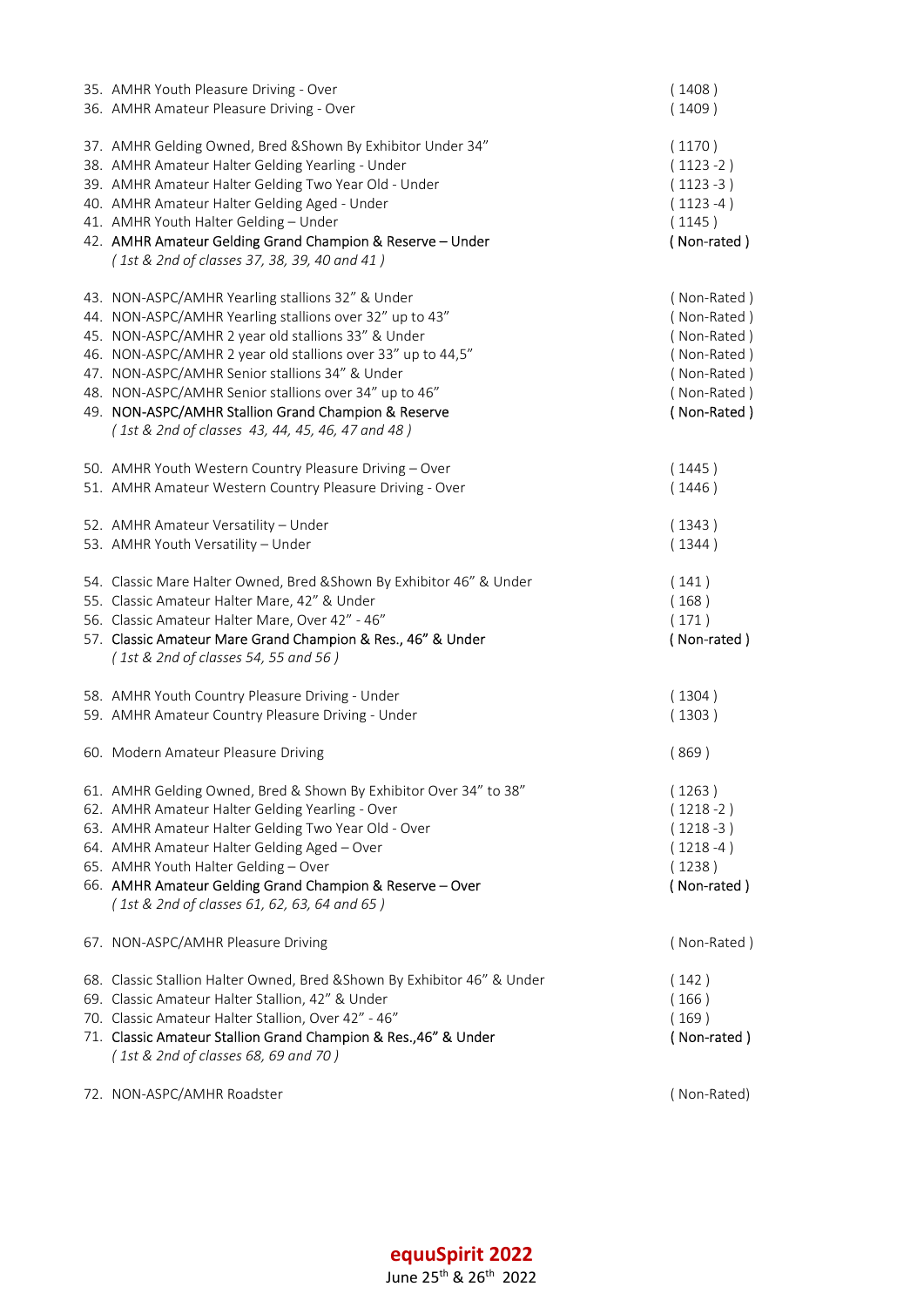| 73. AMHR Mare Owned, Bred & Shown By Exhibitor Under 34"<br>74. AMHR Amateur Halter Mare Yearling - Under<br>75. AMHR Amateur Halter Mare Two Year Old - Under<br>76. AMHR Amateur Halter Mare Aged - Under<br>77. AMHR Youth Halter Mare - Under<br>78. AMHR Amateur Mare Grand Champion & Reserve - Under<br>(1st & 2nd of classes 73, 74, 75, 76 and 77)                                                                                     | (1169)<br>$(1135 - 2)$<br>$(1135 - 3)$<br>$(1135 - 4)$<br>(1146)<br>(Non-rated)                       |
|-------------------------------------------------------------------------------------------------------------------------------------------------------------------------------------------------------------------------------------------------------------------------------------------------------------------------------------------------------------------------------------------------------------------------------------------------|-------------------------------------------------------------------------------------------------------|
| 79. AMHR Youth Country Pleasure Driving - Over<br>80. AMHR Amateur Country Pleasure Driving - Over                                                                                                                                                                                                                                                                                                                                              | (1404)<br>(1403)                                                                                      |
| 81. Classic Amateur Country Pleasure Driving - 46" & Under                                                                                                                                                                                                                                                                                                                                                                                      | (343)                                                                                                 |
| 82. NON-ASPC/AMHR Yearling geldings 32" & under<br>83. NON-ASPC/AMHR Yearling geldings over 32" up to 43"<br>84. NON-ASPC/AMHR 2 year old geldings 33" & under<br>85. NON-ASPC/AMHR 2 year old geldings over 33" up to 44,5"<br>86. NON-ASPC/AMHR Senior geldings 34" & under<br>87. NON-ASPC/AMHR Senior geldings over 34" up to 46"<br>88. NON-ASPC/AMHR Gelding Grand Champion & Reserve<br>(1st & 2nd of classes 82, 83, 84, 85, 86 and 87) | (Non-Rated)<br>(Non-Rated)<br>(Non-Rated)<br>(Non-Rated)<br>(Non-Rated)<br>(Non-Rated)<br>(Non-Rated) |
| 89. AMHR Amateur Versatility - Over<br>90. AMHR Youth Versatility - Over                                                                                                                                                                                                                                                                                                                                                                        | (1439)<br>(1440)                                                                                      |
| 91. Most beautiful solid colored horse<br>92. Most beautiful multi colored horse<br>93. Most beautiful appaloosa colored horse                                                                                                                                                                                                                                                                                                                  | (Non-Rated)<br>(Non-Rated)<br>(Non-Rated)                                                             |
| 94. AMHR Stallion Owned, Bred & Shown By Exhibitor Under 34"<br>95. AMHR Amateur Halter Stallion Yearling 32 & Under<br>96. AMHR Amateur Halter Stallion Two Year Old 33 & Under<br>97. AMHR Amateur Halter Stallion Aged 3y & older 34" & Under<br>98. AMHR Amateur Stallion Grand Champion & Reserve - Under<br>(1st & 2nd of classes 94, 95, 96 and 97)                                                                                      | (1168)<br>$(1112 - 2)$<br>$(1112 - 3)$<br>$(1112 - 4)$<br>(Non-rated)                                 |
| 99. NON-ASPC/AMHR Country Pleasure Driving                                                                                                                                                                                                                                                                                                                                                                                                      | (Non-Rated)                                                                                           |
| 100. Classic Amateur Pleasure Driving - 46" & Under                                                                                                                                                                                                                                                                                                                                                                                             | (312)                                                                                                 |
| 101.AMHR Mare Owned, Bred & Shown By Exhibitor Over 34" to 38"<br>102. AMHR Amateur Halter Mare Yearling - Over 32" to 36"<br>103. AMHR Amateur Halter Mare Two Year Old - Over 33" to 37"<br>104. AMHR Amateur Halter Mare 3 year & older - Over 34" to 38"<br>105. AMHR Youth Halter Mare - Over<br>106. AMHR Amateur Mare Grand Champion & Reserve - Over<br>(1st & 2nd of classes 101, 102, 103, 104 and 105)                               | (1262)<br>$(1227 - 2)$<br>$(1227 - 3)$<br>$(1227 - 4)$<br>(1228)<br>(Non-Rated)                       |
| 107. President's Touch of Class                                                                                                                                                                                                                                                                                                                                                                                                                 | (Non-Rated)                                                                                           |
| 108. Costume Class (Ind. + Groups)                                                                                                                                                                                                                                                                                                                                                                                                              | (Non-Rated)                                                                                           |
| 109. Liberty - Under (Under & incl. 34")<br>110. Liberty - Over (over 34")                                                                                                                                                                                                                                                                                                                                                                      | (Non-Rated)<br>(Non-Rated)                                                                            |
| 111. ASPC Amateur Halter Champion of Champions<br>112. AMHR Amateur Halter Champion of Champions - Under<br>113. AMHR Amateur Halter Champion of Champions - Over<br>114. NON-ASPC/AMHR Halter Champion of Champions                                                                                                                                                                                                                            | (Non-Rated)<br>(Non-Rated)<br>(Non-Rated)<br>(Non-Rated)                                              |

# equuSpirit 2022

June 25th & 26th 2022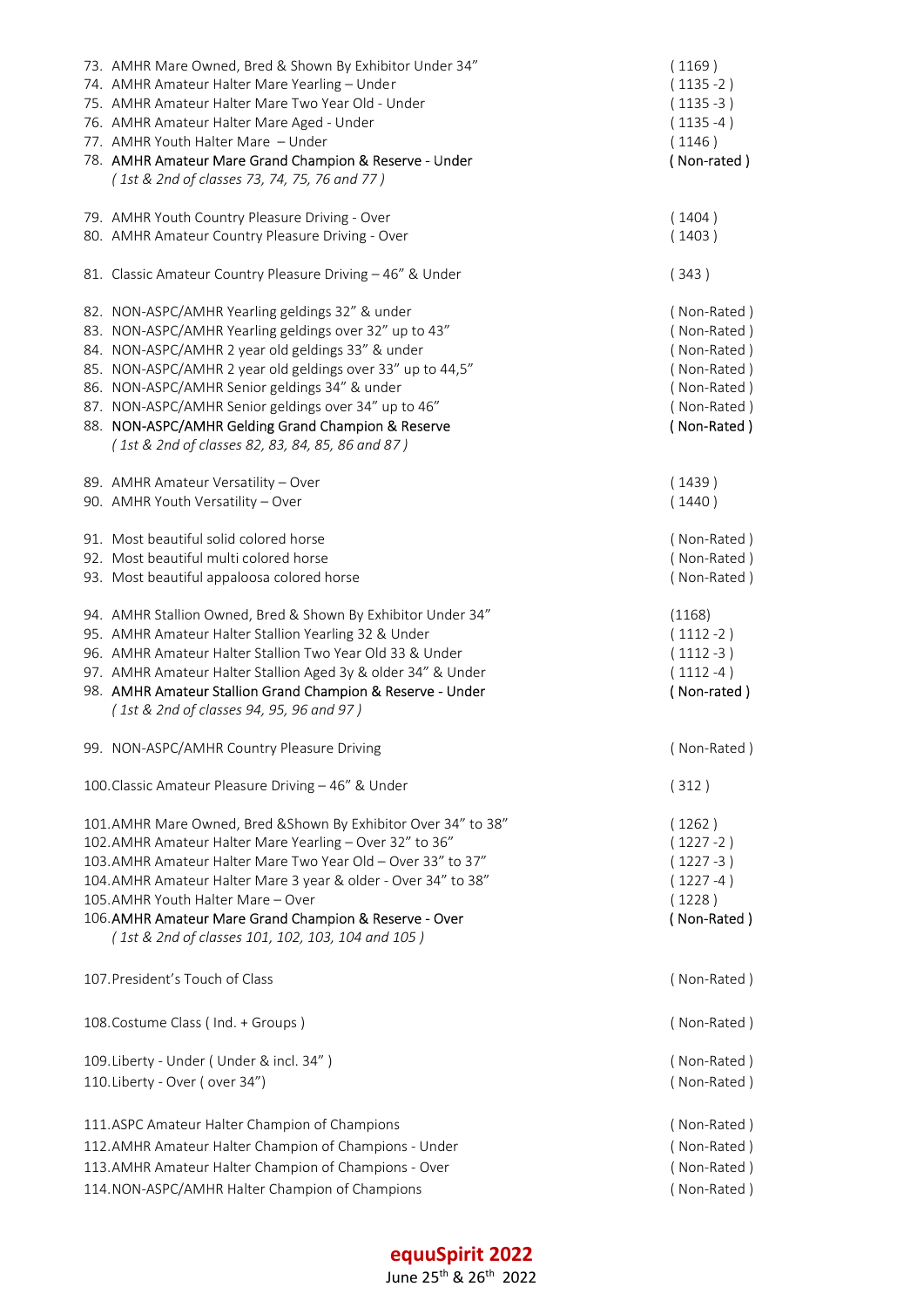# Sunday 26th of June 2022

| 115. Obstacle Driving                                                                                     | (Non-Rated) |
|-----------------------------------------------------------------------------------------------------------|-------------|
| 116. Hunter                                                                                               | (Non-Rated) |
| 117. AMHR Open Pleasure Driving - Under                                                                   | (1307)      |
| 118. AMHR Pleasure Driving Stake - Under                                                                  | (1310)      |
|                                                                                                           |             |
| 119. Classic Model Gelding, 2 & older, 46" & Under                                                        | (143)       |
| 120. Classic Gelding Foal of Current Year - 40" & Under                                                   | (157)       |
| 121. Classic Gelding, Yearling - 43" & Under                                                              | (114)       |
| 122. Classic Gelding, 2 Year Old - 44,5" & Under                                                          | (112)       |
| 123. Classic Junior Gelding Champion & Reserve - 44,5" & Under<br>(1st & 2nd of classes 120, 121 and 122) | (116)       |
| 124. Classic Senior Gelding, 3 & Older, 46" & Under                                                       | (111)       |
| 125. Classic Senior Gelding Champion & Reserve - 46" & Under                                              | (115)       |
| $(1st \& 2nd of class 124)$                                                                               |             |
| 126. Classic Gelding Grand Champion & Reserve, 46" & Under                                                | (117)       |
| (1st & 2nd of classes 123 and 125)                                                                        |             |
| 127. AMHR Open Pleasure Driving - Over                                                                    | (1407)      |
| 128. AMHR Pleasure Driving Stake - Over                                                                   | (1410)      |
| 129. AMHR Model Stallion, 2 & older - Under                                                               | (1101)      |
| 130. AMHR Stallion Foal of Current Year - 30" & Under                                                     | (1109)      |
| 131.AMHR Stallion Yearling - 32" & Under                                                                  | (1108)      |
| 132. AMHR Stallion Two Year Old - 33" & Under                                                             | (1107)      |
| 133. AMHR Junior Stallion Champion & Reserve - Under                                                      | (1110)      |
| (1st & 2nd of classes 130, 131 and 132)                                                                   |             |
| 134. AMHR Aged Stallion, 3 & older - 34" & Under                                                          | (1102)      |
| 135. AMHR Senior Stallion Champion & Reserve- Under                                                       | (1106)      |
| (1st & 2nd of class 134)                                                                                  |             |
| 136. AMHR Stallion Grand Champion & Reserve - Under                                                       | (1111)      |
| (1st & 2nd of classes 133 and 135)                                                                        |             |
|                                                                                                           |             |
| 137. Classic Open Western Country Pleasure Driving 46" & under                                            | (423)       |
| 138. Classic Western Country Pleasure Driving Stake                                                       | (426)       |
|                                                                                                           |             |
| 139. AMHR Open Versatility - Under                                                                        | (1326)      |
| 140. AMHR Model Mare, 2 & older - Over                                                                    | (1219)      |
| 141.AMHR Mare Foal of Current Year - Over 30" to 32"                                                      | (1224)      |
| 142. AMHR Mare Yearling - Over 32" to 36"                                                                 | (1223)      |
| 143. AMHR Mare Two Year Old - Over 33" to 37"                                                             | (1222)      |
| 144. AMHR Junior Mare Champion & Reserve-Over                                                             | (1225)      |
| (1st & 2nd of classes 141, 142 and 143)                                                                   |             |
| 145.AMHR Aged Mare 3 & Older - Over 34" to 38"                                                            | (1220)      |
| 146. AMHR Senior Mare Champion & Reserve - Over                                                           | (1221)      |
| (1st & 2nd of class 145)                                                                                  |             |
| 147. AMHR Mare Grand Champion & Reserve - Over                                                            | (1226)      |
| (1st & 2nd of classes 144 and 146)                                                                        |             |
| 148. AMHR Open Roadster - Over                                                                            | (1411)      |
| 149. AMHR Roadster Stake - Over                                                                           | (1412)      |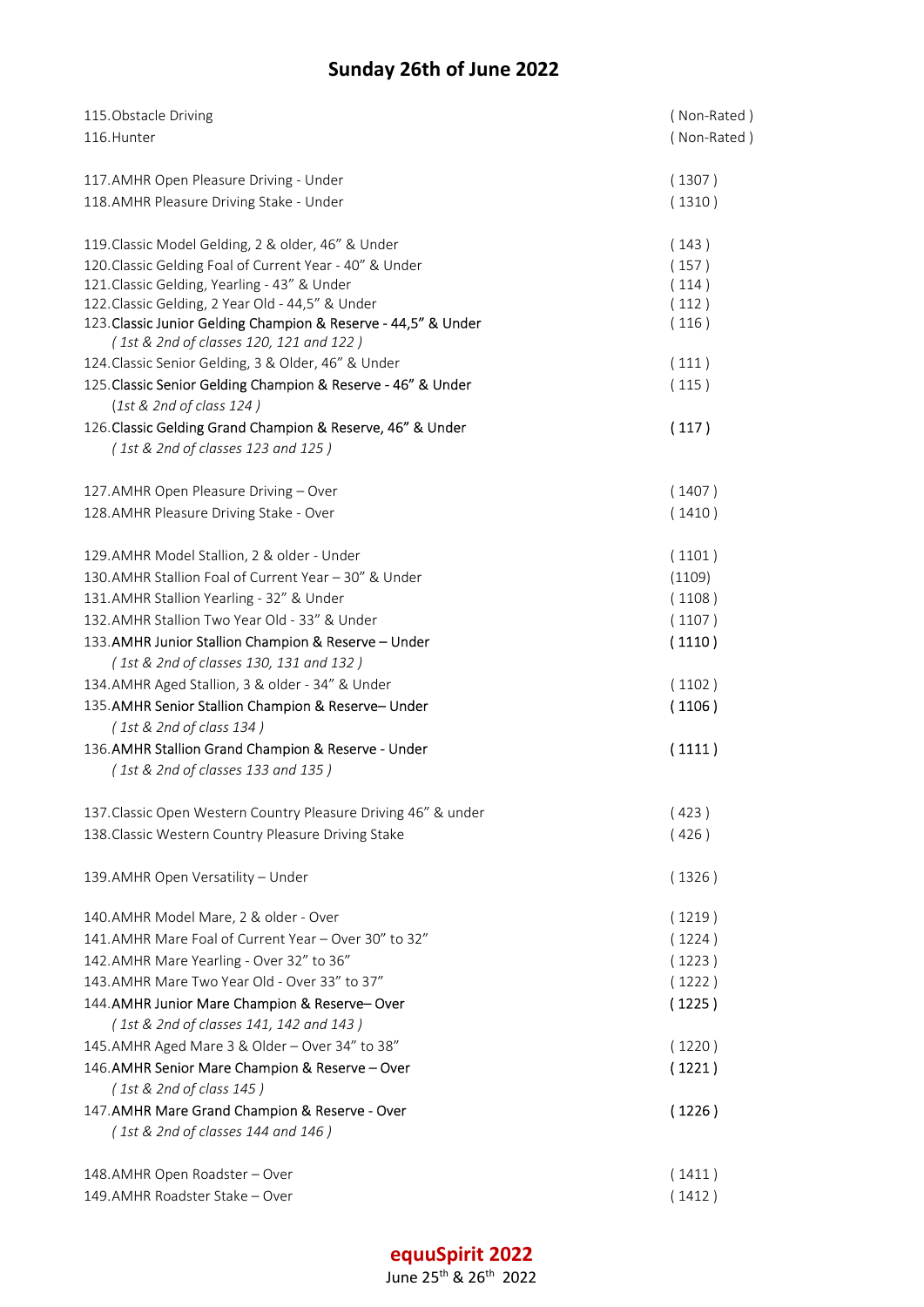| 150. Classic Open Pleasure Driving - 46" & Under                | (301)       |
|-----------------------------------------------------------------|-------------|
| 151. Classic Pleasure Driving Stake - 46" & Under               | (304)       |
|                                                                 |             |
| 152.AMHR Model Gelding, 2 & older - Under                       | (1113)      |
| 153.AMHR Gelding Foal of Current Year - 30" & Under             | (1120)      |
| 154.AMHR Gelding Yearling - 32" & Under                         | (1119)      |
| 155. AMHR Gelding Two Year Old - 33" & Under                    | (1118)      |
| 156.AMHR Junior Gelding Champion & Reserve - Under              | (1121)      |
| (1st & 2nd of classes 153, 154 and 155)                         |             |
| 157.AMHR Aged Gelding, 3 & older - 34" & Under                  | (1114)      |
| 158. AMHR Senior Champion & Reserve Aged Gelding - Under        | (1117)      |
| $(1st \& 2nd of class 157)$                                     |             |
| 159. AMHR Gelding Grand Champion & Reserve - Under              | (1122)      |
| (1st & 2nd of classes 156 and 158)                              |             |
|                                                                 |             |
| 160. Modern Open Country Pleasure driving 46" and under         | (826)       |
| 161. Modern Country Pleasure driving Stake                      | (834)       |
|                                                                 |             |
| 162. AMHR Open Versatility - Over                               | (1430)      |
| 163. Classic Model Stallion, 2 & older, 46" & Under             | (101)       |
| 164. Classic Stallion Foal of Current Year - 40" & Under        | (106)       |
| 165. Classic Stallion, Yearling - 43" & Under                   | (105)       |
| 166. Classic Stallion, 2 Year Old - 44,5" & Under               | (103)       |
| 167. Classic Junior Stallion Champion & Reserve - 44,5" & Under | (108)       |
| (1st & 2nd of classes 164, 165 and 166)                         |             |
| 168. Classic Senior Stallion, 3 & Older, 46" & Under            | (102)       |
| 169. Classic Senior Stallion Champion & Reserve - 46" & Under   | (107)       |
| (1st & 2nd of class 168)                                        |             |
| 170. Classic Stallion Grand Champion & Reserve, 46" & Under     | (109)       |
| (1st & 2nd of classes 167 and 169)                              |             |
|                                                                 |             |
| 171. Youth Obstacle Road                                        | (Non-Rated) |
| 172. Classic Open Country Pleasure Driving - 46" & Under        | (342)       |
| 173. Classic Country Pleasure Driving Stake - 46" & Under       | (348)       |
|                                                                 |             |
| 174. AMHR Open Country Pleasure Driving - Over                  | (1401)      |
| 175. AMHR Country Pleasure Driving Stake - Over                 | (1402)      |
| 176. AMHR Model Mare, 2 & older - Under                         | (1124)      |
| 177. AMHR Mare Foal of Current Year - 30" & Under               | (1132)      |
| 178. AMHR Mare Yearling - 32" & Under                           | (1131)      |
| 179. AMHR Mare Two Year Old - 33" & Under                       | (1130)      |
| 180. AMHR Junior Mare Champion & Reserve - Under                |             |
| (1st & 2nd of classes 177, 178 and 179)                         | (1133)      |
| 181. AMHR Aged Mare, 3 & older - 34" & Under                    | (1125)      |
| 182. AMHR Senior Mare Champion & Reserve - Under                | (1129)      |
| (1st & 2nd of class 181)                                        |             |
| 183. AMHR Mare Grand Champion & Reserve - Under                 | (1134)      |
| (1st & 2nd of classes 180 and 182)                              |             |
|                                                                 |             |

184.ASPC Roadster ( Non-Rated )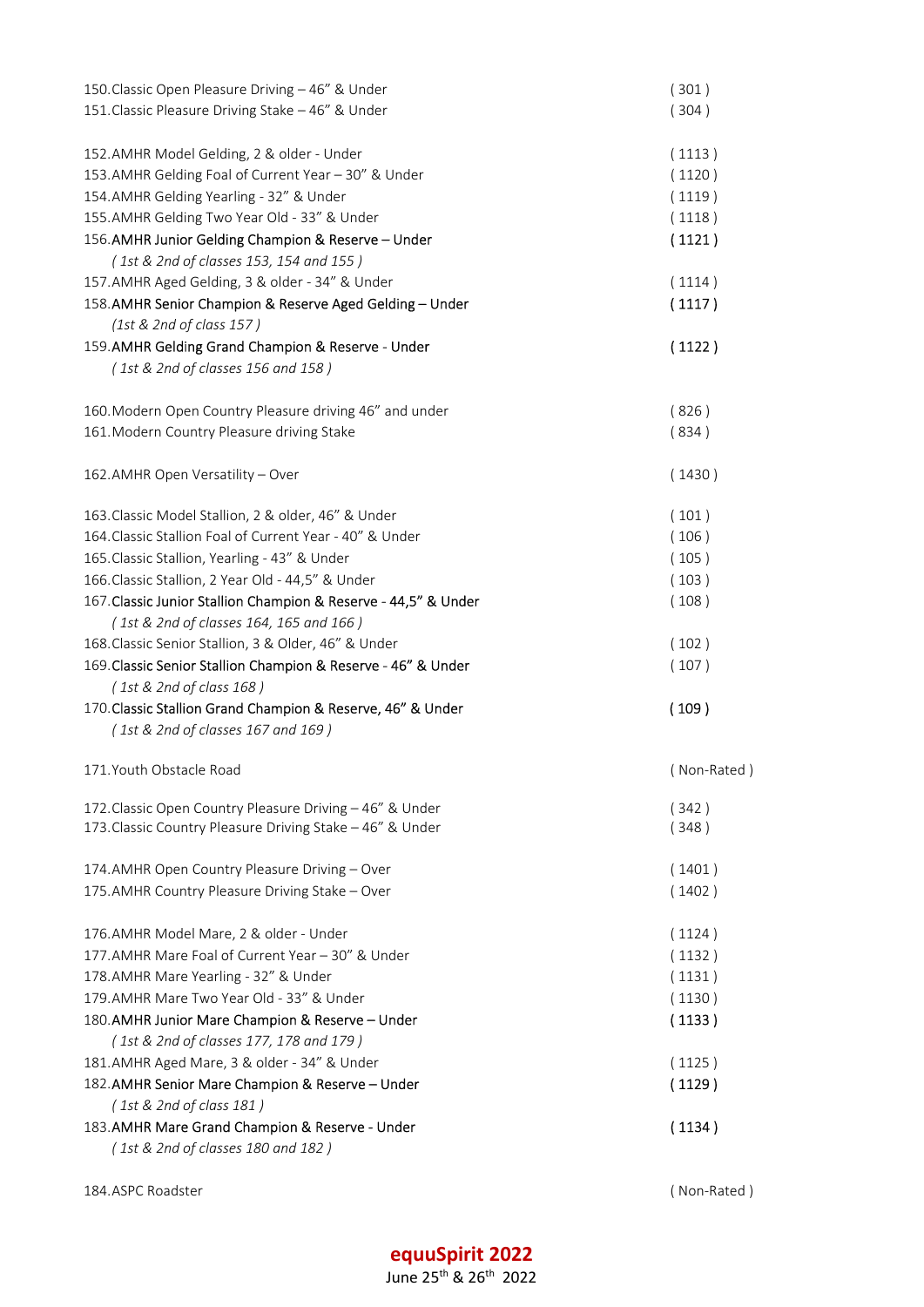| 185.AMHR Model Gelding, 2 & older - Over                                                      | (1210) |
|-----------------------------------------------------------------------------------------------|--------|
| 186.AMHR Gelding Foal of Current Year - Over 30" to 32"                                       | (1215) |
| 187. AMHR Gelding Yearling - Over 32" to 36"                                                  | (1214) |
| 188. AMHR Gelding Two Year Old - Over 33" to 37"                                              | (1213) |
| 189. AMHR Junior Gelding Champion & Reserve - Over                                            | (1216) |
| (1st & 2nd of classes 186, 187 and 188)                                                       |        |
| 190. AMHR Aged Gelding, 3 & older - Over 34" to 38"                                           | (1211) |
| 191. AMHR Senior Gelding Champion & Reserve - Over                                            | (1212) |
| (1st & 2nd of class 190)                                                                      |        |
| 192. AMHR Gelding Grand Champion & Reserve - Over                                             | (1217) |
| (1st & 2nd of classes 189 and 191)                                                            |        |
| 193. AMHR Open Western Country Pleasure Driving - Under                                       | (1346) |
| 194.AMHR Western Country Pleasure Driving Stake - Under                                       | (1347) |
| 195. Modern Open Pleasure Driving                                                             | (867)  |
| 196. Modern Pleasure Driving Stake                                                            | (871)  |
| 197. AMHR Model Stallion, 2 & older - Over                                                    | (1201) |
| 198. AMHR Stallion Foal of Current Year - Over 30" to 32"                                     | (1206) |
| 199. AMHR Stallion Yearling - Over 32" to 36"                                                 | (1205) |
| 200. AMHR Stallion Two Year Old - Over 33" to 37"                                             | (1204) |
| 201. AMHR Junior Stallion Champion & Reserve - Over                                           | (1207) |
| (1st & 2nd of classes 198, 199 and 200)                                                       |        |
| 202.AMHR Aged Stallion, 3 & older - Over 34" to 38"                                           | (1202) |
| 203. AMHR Senior Stallion Champion & Reserve - Over                                           | (1203) |
| (1st & 2nd of class 202)                                                                      |        |
| 204. AMHR Stallion Grand Champion & Reserve - Over                                            | (1208) |
| (1st & 2nd of classes 201 and 203)                                                            |        |
| 205. AMHR Open Country Pleasure Driving - Under                                               | (1301) |
| 206. AMHR Country Pleasure Driving Stake - Under                                              | (1302) |
| 207. AMHR Open Western Country Pleasure Driving - Over                                        | (1443) |
| 208. AMHR Western Country Pleasure Driving Stake - Over                                       | (1444) |
| 209. Classic Model Mare, 2 & older, 46" & Under                                               | (118)  |
| 210. Classic Mare Foal of Current Year - 40" & Under                                          | (123)  |
| 211. Classic Mare, Yearling - 43" & Under                                                     | (122)  |
| 212. Classic Mare, 2 Year Old - 44,5" & Under                                                 | (121)  |
| 213. Classic Junior Mare Champion & Reserve - 44,5" & Under                                   | (126)  |
| (1st & 2nd of classes 210, 211 and 212)                                                       |        |
| 214. Classic Senior Mare, 3 & Older, 46" & Under                                              | (119)  |
| 215. Classic Senior Mare Champion & Reserve - 46" & Under                                     | (125)  |
| (1st & 2nd of class 214)                                                                      |        |
| 216. Classic Mare Grand Champion & Reserve, 46" & Under<br>(1st & 2nd of classes 213 and 215) | (127)  |
|                                                                                               |        |
| 217. AMHR Open Roadster - Under                                                               | (1311) |
| 218. AMHR Roadster Stake - Under                                                              | (1312) |

equuSpirit 2022 June 25th & 26th 2022